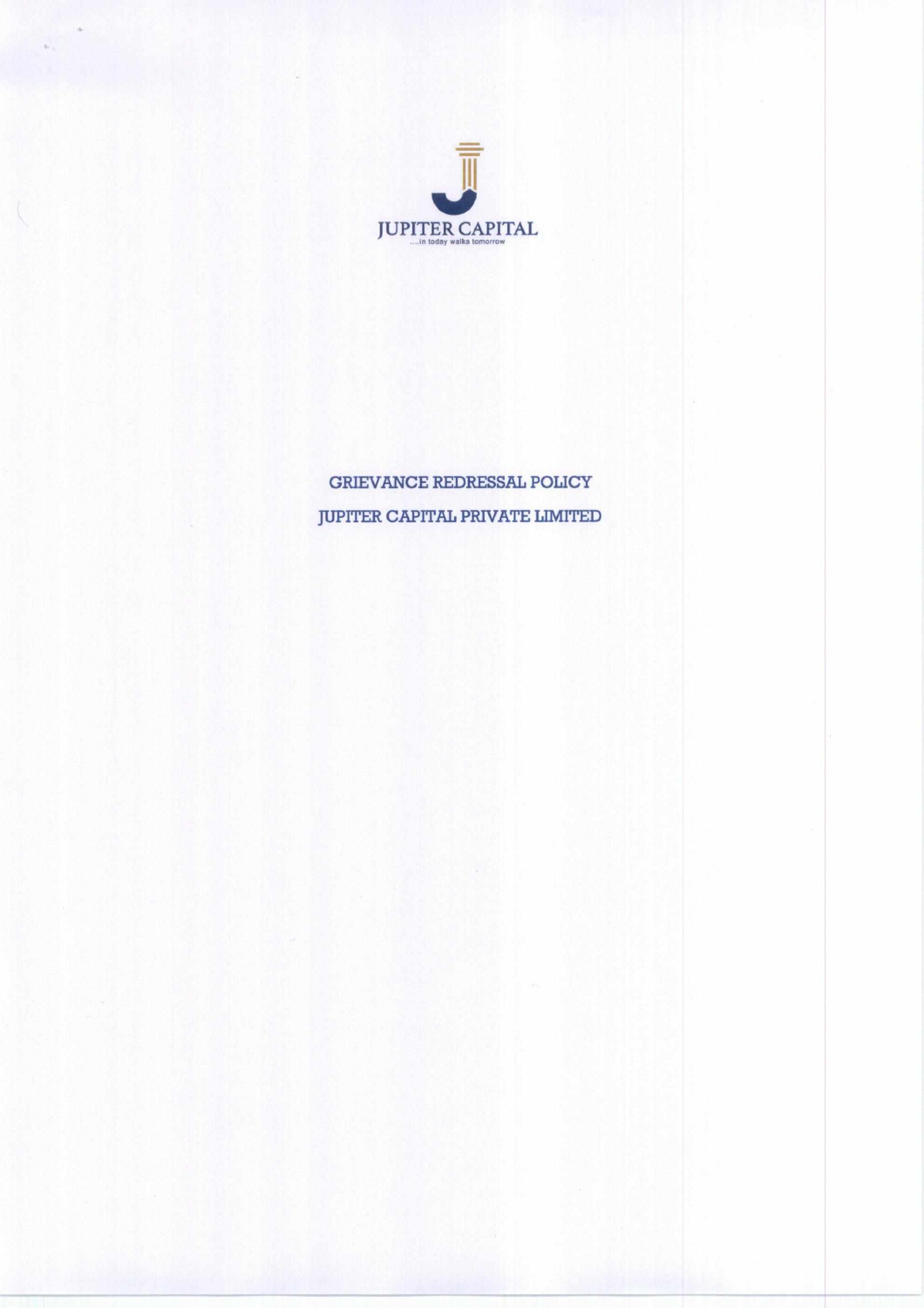

Customer service is extremely important for sustained business growth and as an organisation Jupiter Capital Private Limited **("Company")** strives to ensure that our customers receive exemplary service across different touch points.

This Grievance Redressal Policy has been adopted by the Board of Directors at their meeting held on 27th September, 2021.

# **A. Purpose**

Customer complaints constitute an important voice of customer, and this policy details complaint handling through a structured grievance redressal framework. Complaint redressal is supported by a review mechanism, to minimize the recurrence of similar issues in future.

The Grievance Redressal policy follows the following principles:

1. Customers are treated fairly;

2. Complaints raised by customers are dealt with courtesy and in a timely manner;

3. Customers are informed of avenues to escalate their complaints within the organization, and their rights if they are not satisfied with the resolution of their complaints;

4. The employees work in good faith and without prejudice, towards the interests of the customers.

# *B. Process to handle Customer complaints*

The Company handles the Customer Complaints if any of the borrowers as and when received by email by any of the grieved borrowers. The email is received by the Finance Department or the Company Secretary which is then escalated to the Board. However, if the customer continues to remain dissatisfied with the resolution, (s)he can escalate the issue through the grievance redressal mechanism as referred below.

# *C. Time frame*

Suitable timelines of 30 working days have been set for every complaint depending upon the investigations which would be involved in resolving the same. Complaints are suitably acknowledged on receipt and the customers are informed of delays if any, in the resolution.

# *D. Review and monitoring*

Periodic review of monitoring of complaints, TATs, nature of complaints will be done to ensure that process loopholes, if any, are plugged and trends are checked.